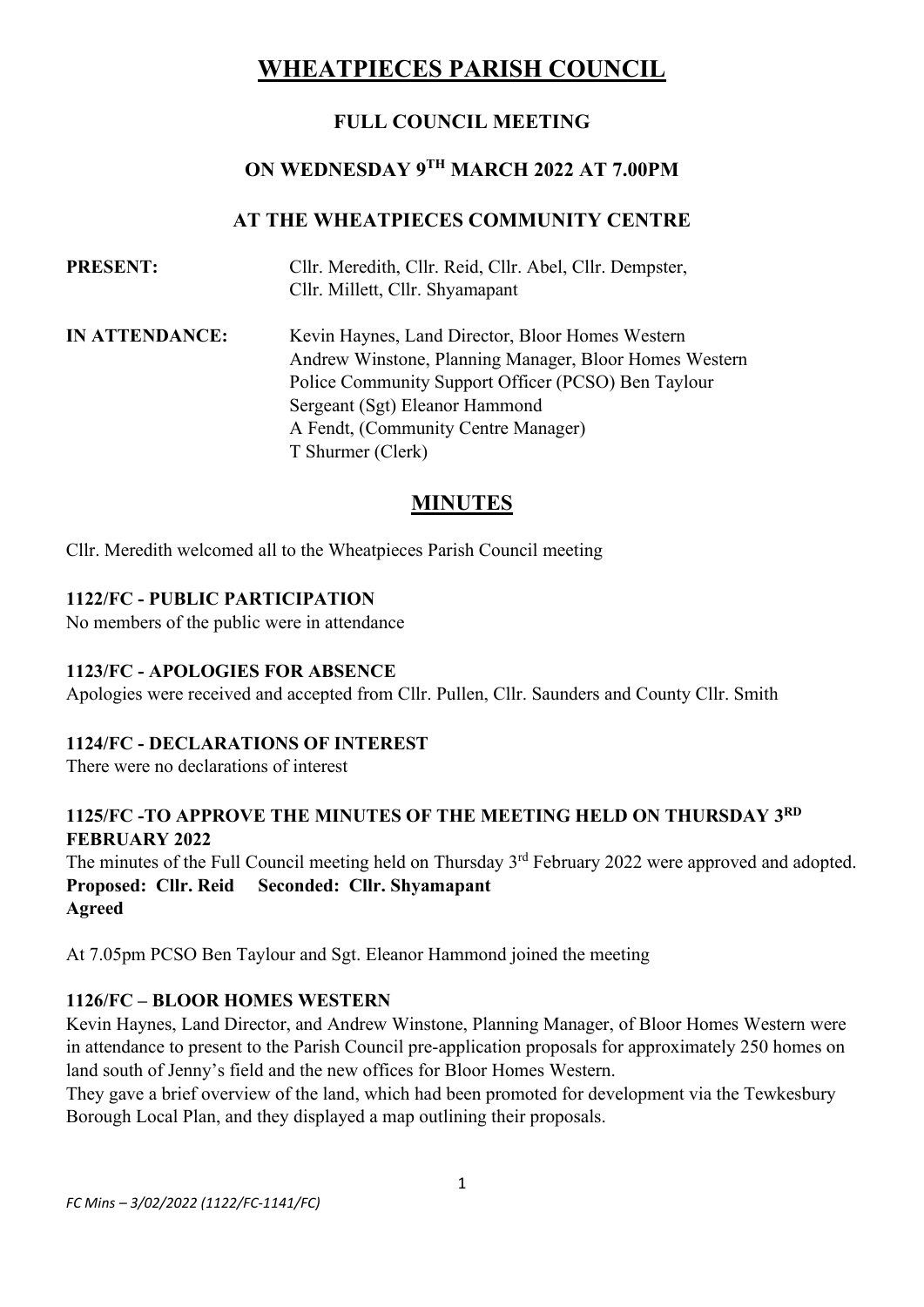They advised that the site is in the neighbouring parish of Ashchurch Rural Parish Council but due to its proximity to Wheatpieces parish they wished to consult with the Parish Council. Pre-application discussions have taken place with Tewkesbury Borough Council (TBC), Gloucestershire Highways and National Highways and Bloors advised that, as part of the proposals, access to the proposed site will be from Bluebell Road to include bus access.

They also confirmed that up to 40% of the proposed housing would be social housing.

Bloors advised they have also been in consultation with Tewkesbury Town Colts Football Club as they are proposing within this application to provide up to x5 football pitches and a pavilion/changing facilities.

A public open space area (POS) is earmarked for where the gas pipeline is located.

They advised that they hope to submit an outline planning application to TBC late Spring but would carry out public consultation beforehand.

At 7.30pm the representatives from Bloor Homes Western were thanked for their attendance and presentation and they duly left the meeting.

# **1127/FC - COMMUNITY SAFETY MATTERS**

PCSO Taylour circulated a crime report for the area for the period  $3<sup>rd</sup>$  February 2022 to 7<sup>th</sup> March 2022, he proceeded to explain to Members what the different categories of the report related to and the ongoing work of the Police within the community.

An enquiry was made in relation to parking issues occurring in one of the courtyards on the estate. PCSO Taylour advised that the Police have the power to ticket a vehicle if it is causing an unnecessary

obstruction but have limited powers if a vehicle is not causing an obstruction and no powers at all if it is in a private parking area.

A discussion followed on the issue occurring in one of the courtyards on the estate and the Police offered to mediate between the relevant parties. PCSO Taylour requested a copy of the email correspondence the Parish Council has received in relation to the issue and he advised that he will visit the resident to discuss the option of mediation.

**Action: Clerk to forward to PCSO Taylour a copy of the email correspondence the Parish Council has received in relation to the parking issue in one of the courtyards on the estate.**

At 7.50pm PCSO Taylour and Sgt. Hammond were thanked for their attendance and duly left the meeting.

# **1128/FC – COUNTY COUNCILLOR'S REPORT**

County Cllr. Smith had forwarded a report which had been duly circulated to Members. The report contained updates on the Gloucestershire County Council (GCC) 2022/2023 approved budget, the new GCC project to support young families and the proposed GCC route of a 26 mile 'cycle spine'. Members agreed to take the report as read.

# **1129/FC - BOROUGH COUNCILLOR'S REPORT**

Cllr. Reid had submitted a report which had been duly circulated to Members. The report advised that TBC have appointed a new Chief Executive who will take up his role in June 2022 in addition to the approved TBC budget for 2022/2023.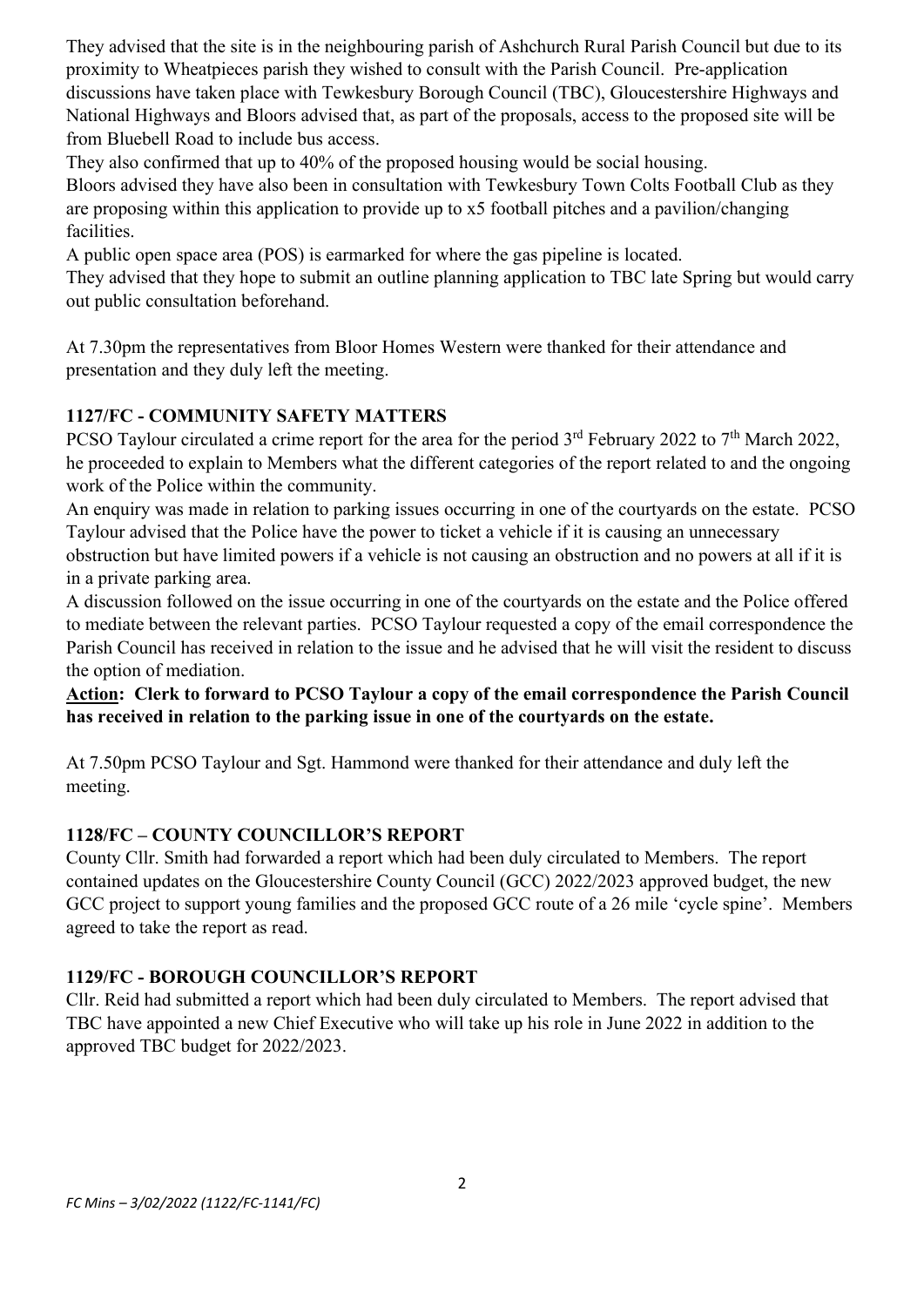#### **1130/FC - COMMUNITY CENTRE**

➢ The Community Centre Manager had forwarded a report on the Community Centre which had been duly circulated. Members were advised that there had been a huge increase in the latest gas bill for the centre, there had also been a leak under the floorboards at the back of the main hall which has been rectified and the Chairman and the Community Centre Manager are currently holding meetings with air conditioning specialists as part of the decarbonisation of the centre.

 $\triangleright$  An enquiry was made in relation to the provision of a vending machine for the centre, the Community Centre Manager advised that he is still pursuing this but that quotations to provide these services have been difficult to obtain since the pandemic. The Community Centre Manager requested Members to advise him of any companies that they are aware of who currently provide vending machine services.

### **Action: Members to advise the Community Centre Manager of any companies that they are aware of who currently provide vending machine services**

➢ Members were advised, at the recent service of the Community Centre carried out by British Gas, that he had been advised that British Gas are closing their commercial operations at the beginning of June 2022. There is currently a British Gas Care Plan service in place for the Community Centre until August 2022 and the Community Centre Manager was advised that British Gas will write to customers 42 days before the service is due for renewal to advise accordingly.

➢ The financial report on the Community Centre for the month ending January 2022 had been circulated to all and was taken as read. The Community Centre accounts are currently looking healthy.

# **1131/FC – FINANCIAL MATTERS**

- a) Members approved the annual renewal of the sticker licence for the current four brown garden waste bins at a cost of £50.50 per bin with effect from  $1<sup>st</sup>$  April 2022
	- **Proposed: Cllr. Meredith Seconded: Cllr. Abel Agreed**
	- **Action: Clerk to renew the sticker licences with TBC accordingly**
- b) Members approved the renewal of the annual membership to the Society of Local Council Clerks (SLCC) with effect from 1st April 2021 **Proposed: Cllr. Reid Seconded: Cllr. Shyamapant Agreed**

**Action: Clerk to renew the annual membership to the SLCC accordingly**

c) The schedule of invoices paid on the  $3<sup>rd</sup>$  March 2022 were approved as follows: Cheques from Lloyds main Parish Council account = **£560.35** Standing Orders and Direct Debits from main Parish Council account = **£1,132.87** Paid by the Business Debit Card on the Lloyds main Parish Council account = **£609.61** Cheques from the TSB Sportsfield account = **£1,044.00** Cheques from the Barclays Community Centre account = **£3,549.56 Proposed: Cllr. Shyamapant Seconded: Cllr. Reid Agreed**

# **1132/FC – TEWKESBURY BOROUGH PARISH BOUNDARY REVIEW DRAFT RECOMMENDATIONS**

A copy of the Tewkesbury Borough Parish Boundary Review draft recommendations report had been circulated to Members for information and consideration. The recommendation for Ashchurch and Wheatpieces is as follows:

*It is considered that the residents of The Meadows, and any residents of future development in this area, would have a stronger identity to the community of Wheatpieces Parish rather than Ashchurch Rural Parish.*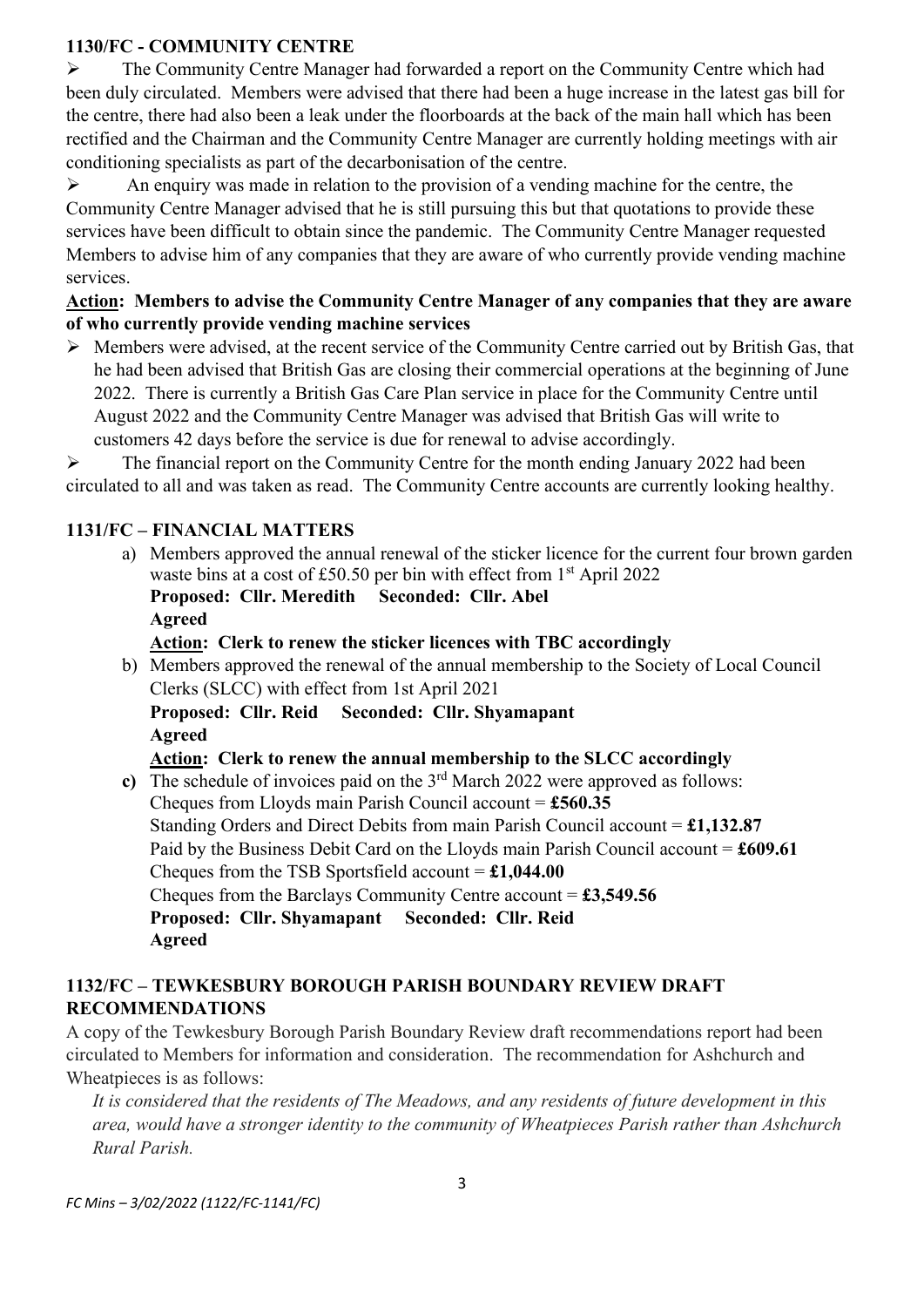*In order to reflect the identities and interests of the residents of The Meadows, and for effective and convenient government for that community, it is recommended that the boundary for Wheatpieces Parish is extended to take in land/properties forming part of The Meadows development, running along Rudgeway Lane, west along the existing boundary line of Ashchurch Rural Parish and north following the River Swilgate (again reflecting the existing Ashchurch Rural Parish boundary) increasing the electorate of Wheatpieces Parish by 264 (based on the current electorate). It is considered that Rudgeway Lane and the River Swilgate provide clearly defined boundaries going forward.*

Following a discussion Members requested that TBC are advised that Wheatpieces Parish Council are supportive of the recommendations for Ashchurch and Wheatpieces.

# **Action: Clerk to advise TBC accordingly**

# **1133/FC - PLANNING APPLICATIONS**

No planning applications had been received for consideration

# **1134/FC –COMMUNITY INFRASTRUCTURE LEVY (CIL)**

➢ Members were advised the Chairman and Community Centre Manager had held meetings with Ian Mather of Withycombe Design Services Ltd to discuss the decarbonisation of the Community Centre. Quotations from Withycombe Design Services had been submitted for engineering design services to develop two elements of works required for decarbonisation (heating units and solar panels), each to include the specifications, drawings, forms of tender and design risk assessment followed by project managing the installations. A separate quotation was submitted for each element and Members agreed to accept the Withycombe Design services quotations for each element.

# **Proposed: Cllr. Meredith Seconded: Cllr. Millett**

**Agreed**

**Action: Cllr. Meredith to advise Withycombe Design Services accordingly**

 $\triangleright$  Following a discussion Members agreed for an initial amount of £15,000.00 to be earmarked in reserves towards the provision of the decarbonisation of the centre until final costs have been obtained **Proposed: Cllr. Meredith Seconded: Cllr. Reid**

**Agreed**

**Action: Clerk to transfer the sum of £15,000.00 into earmarked reserves towards the provision of the decarbonisation of the centre**

# **1135/FC – THE QUEEN'S PLATINUM JUBILEE 2022**

Members agreed for the purchase of x2 plaques from the Royal British Legion Industries for the recently planted English Oak Trees to commemorate the Queen's Platinum Jubilee at a cost of £119.99 per plaque **Proposed: Cllr. Reid Seconded: Cllr. Shyamapant**

**Agreed**

**Action: Clerk to organise the purchase of x2 plaques from the Royal British Legion Industries for the recently planted English Oak Trees to commemorate the Queen's Platinum Jubilee**

# **1136/FC – ANNUAL PARISH MEETING**

The date of the Annual Parish Meeting was considered, Members agreed it should be held on Wednesday 20th April 2022. The format was discussed, and it was decided to request written reports from the organisations who had received a grant from the Parish Council during the financial year. In addition, the County Cllr. and Borough Cllrs should be requested to provide a report along with Tewkesbury Town Colts, who hire the football pitches on Jenny's field, and the local PCSO Ben Taylour.

**Action: Clerk to request written reports from the organisations who received grants from the Parish Council in addition to reports from the County Cllr., Borough Cllrs, the local PCSO and Tewkesbury Town Colts for the Annual Parish Meeting.**